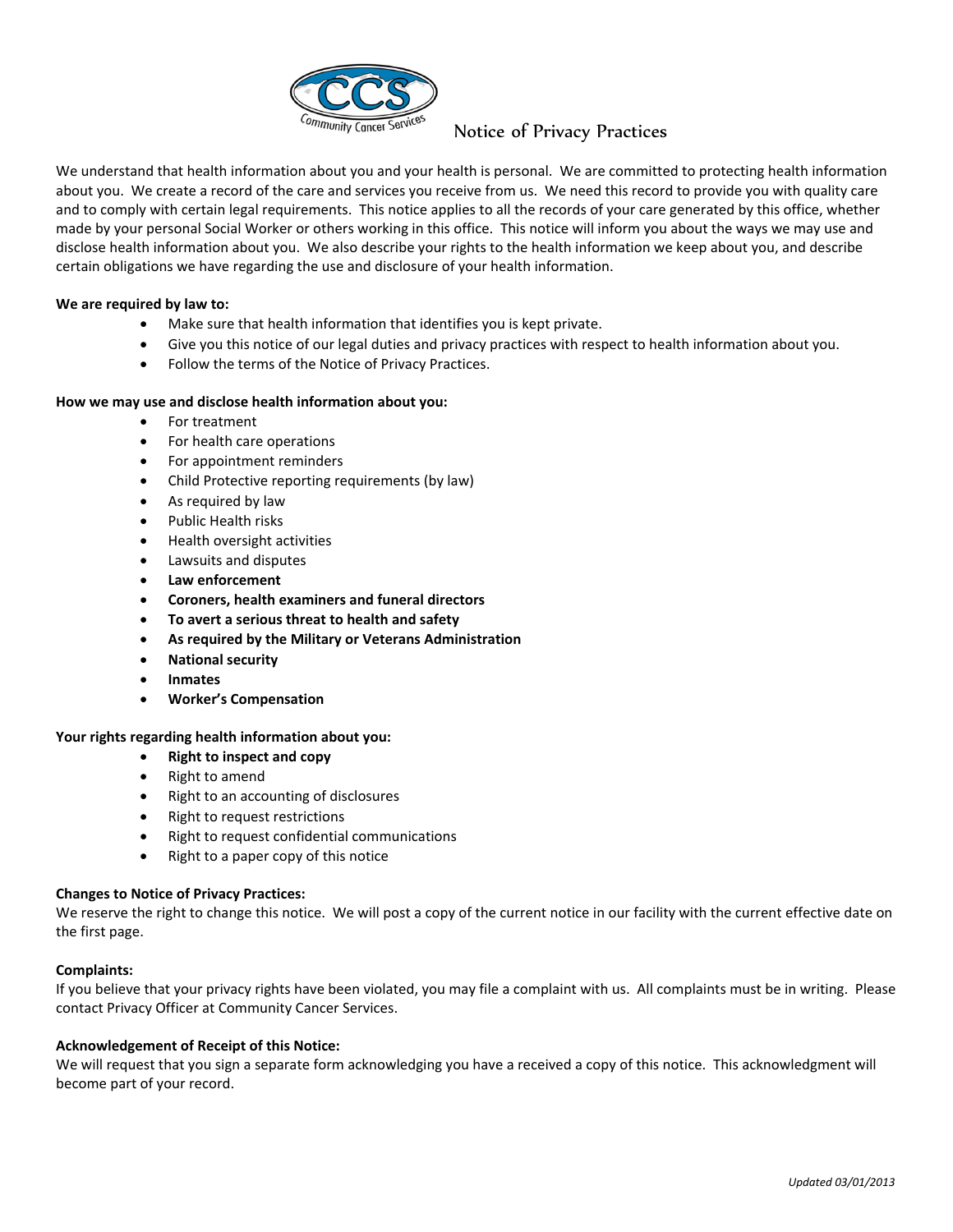

Notice of Privacy Practices

I have received a copy of the Notice of Privacy Practices. I understand a longer version is available to me by request. It is also posted at Community Cancer Services.

{ } I have read the Notice of Privacy Practices.

Client's or Guardian's Signature Date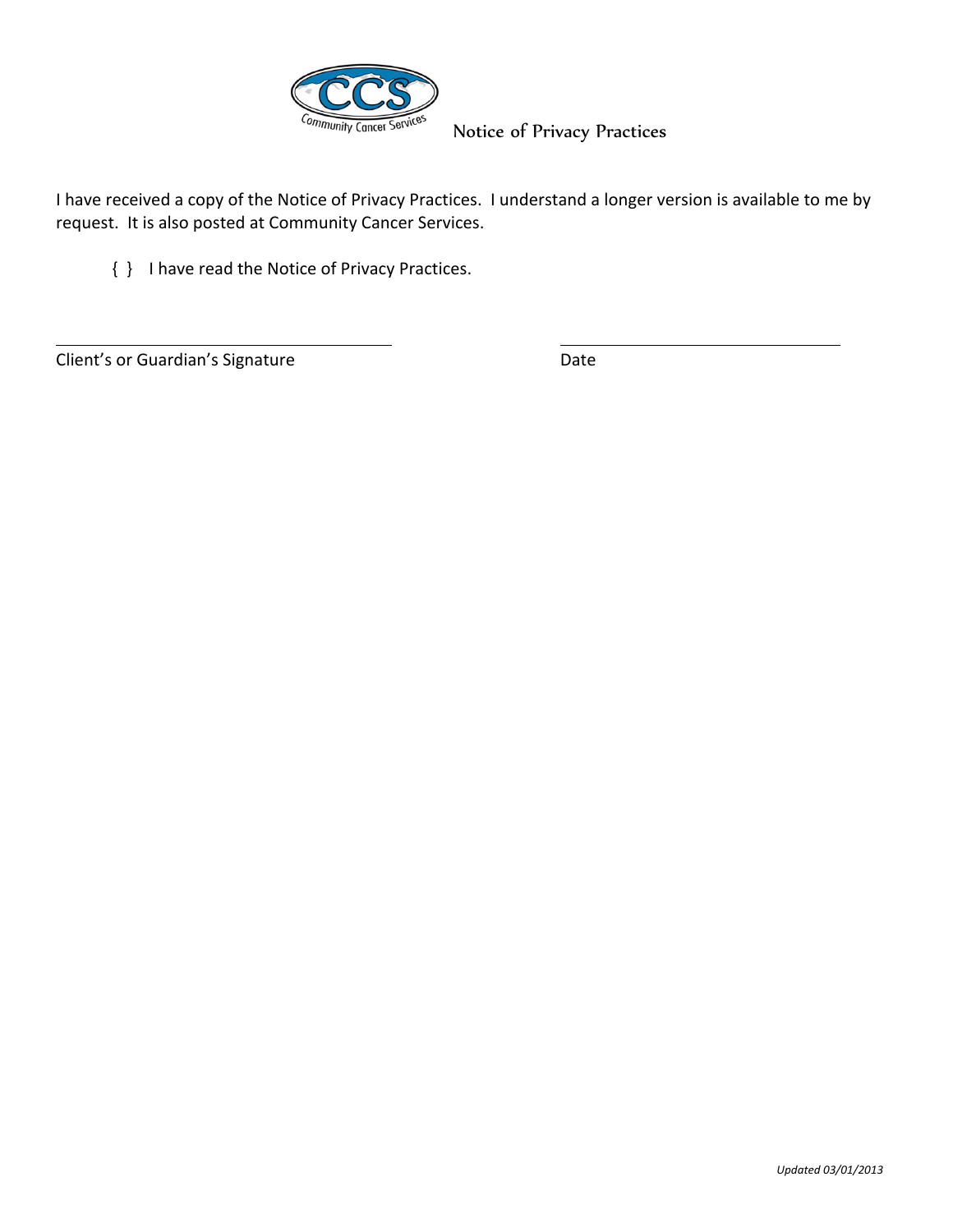

1205 Highway 2 Suite 101B Sandpoint, ID 83864 www.communitycancerservices.com 208-255-2301 208-255-4304 Fax

| <b>OFFICE USE ONLY</b>                         |  |
|------------------------------------------------|--|
| Approved Initials _<br><b>Date</b><br>Inactive |  |

# CLIENT QUESTIONNAIRE

|                                                                           | ADDRESS _________________________________CITY, STATE, ZIP ______________________ |                                                                                                      |
|---------------------------------------------------------------------------|----------------------------------------------------------------------------------|------------------------------------------------------------------------------------------------------|
|                                                                           |                                                                                  |                                                                                                      |
|                                                                           |                                                                                  |                                                                                                      |
|                                                                           |                                                                                  | HOME PHONE #: ________________________CELL # ______________________________WORK #___________________ |
|                                                                           |                                                                                  | SPOUSE/EMERGENECY CONTACT/CAREGIVER _______________________________RELATIONSHIP_______________       |
|                                                                           |                                                                                  | PHONE# __________________________ADDRESS ______________________CITY, ST, ZIP ______________________  |
|                                                                           |                                                                                  | DO YOU HAVE HEALTH INSURANCE? YES or NO IF YES, CARRIER: _______________________                     |
|                                                                           |                                                                                  | Are you currently working? YES or NO Have you ever served in the Military? YES or NO                 |
| Have you received assistance from any other local organization? YES or NO |                                                                                  |                                                                                                      |
| Have you applied for State or Federal Assistance? YES or NO               |                                                                                  |                                                                                                      |
|                                                                           |                                                                                  |                                                                                                      |

| SERVICES REQUESTED |                                 |                                     |                       |
|--------------------|---------------------------------|-------------------------------------|-----------------------|
| $\Box$             | Transportation/Rides            | □ Gas Voucher                       | □ Mentor              |
| □                  | Wigs/Hats                       | □ Post-Mastectomy items             | $\Box$ Research Info  |
| □                  | <b>Equipment Loan</b>           | $\Box$ Assistance with Medications  | $\Box$ Support Groups |
| □                  | Individual/Family<br>Counseling | □ Ensure/Nutritional<br>Supplements | □ Other               |
|                    | Lodging                         | $\Box$ Childcare Needs              |                       |
|                    |                                 |                                     |                       |

| <b>DIAGNOSIS</b> | <b>REFERRED BY</b> |
|------------------|--------------------|
| <b>NOTES</b>     |                    |
| <b>PHONE #</b>   | FAX#               |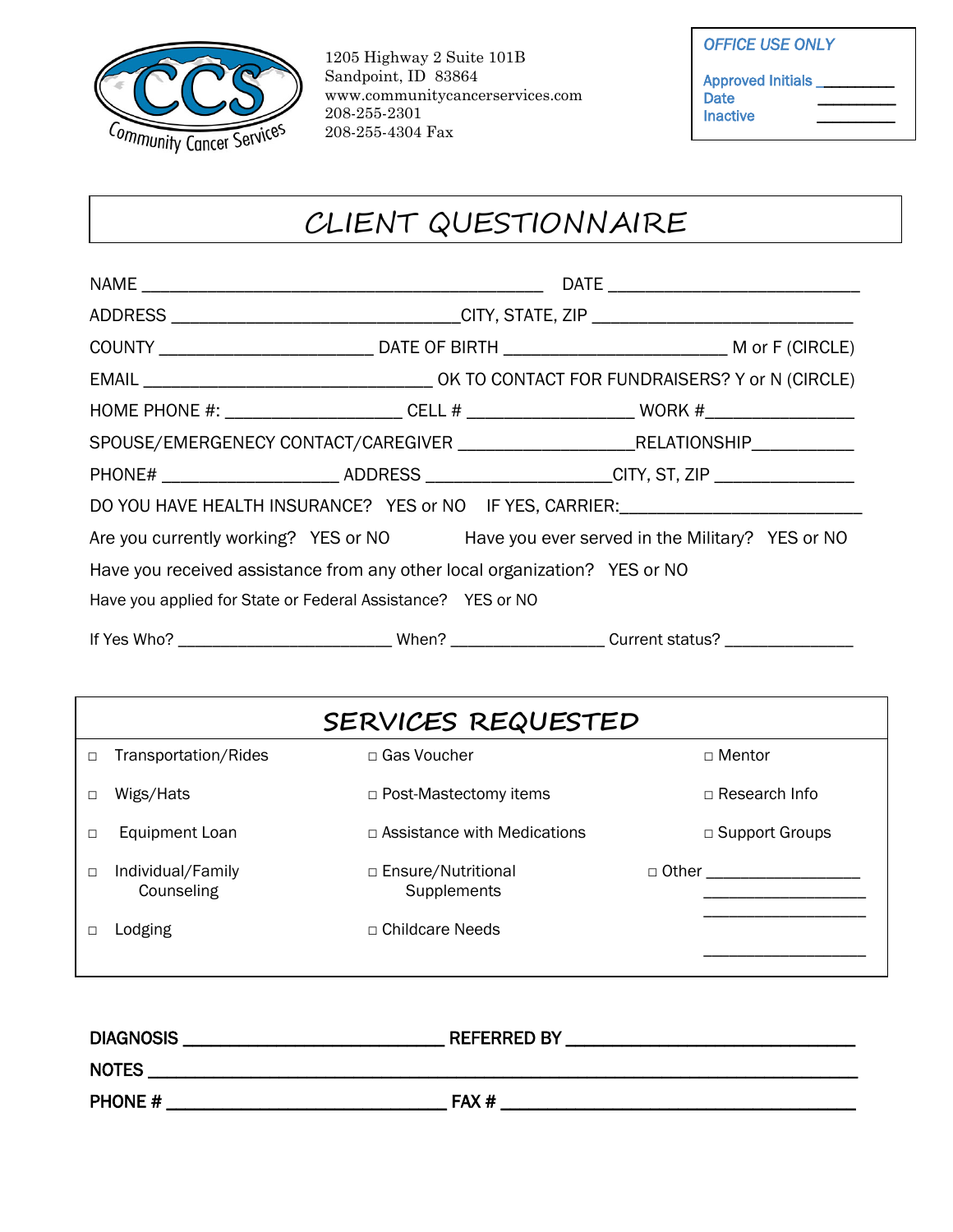|                                                                                                                                                                                                             | <b>MONTHLY INCOME INFORMATION</b>                                                                           |
|-------------------------------------------------------------------------------------------------------------------------------------------------------------------------------------------------------------|-------------------------------------------------------------------------------------------------------------|
|                                                                                                                                                                                                             | Salary or Wages Self \$ _________ Spouse \$ ______________ Public Assistance \$<br>Spousal/Child Support \$ |
|                                                                                                                                                                                                             | <b>COMBINED TOTAL MONTHLY INCOME \$</b>                                                                     |
|                                                                                                                                                                                                             | * Income for grant writing purposes only, does NOT determine eligibiliity!                                  |
| AVERAGE MONTHLY EXPENSES<br>Rent/Mortgage: \$ _______ Home/Rent Insurance: \$ ________ Utilities: \$ _________<br>Car Payments: \$_____________ Auto Expenses (Ins. Gas, Repairs): \$______________________ | Phone/cell: \$____________ Health Insurance: \$________ Prescriptions: \$______                             |
|                                                                                                                                                                                                             | COMBINED TOTAL MONTHLY EXPENSES \$                                                                          |
|                                                                                                                                                                                                             | # OF PEOPLE IN HOUSEHOLD: ___________ ADULTS ___________ CHILDREN UNDER 18 ______                           |
|                                                                                                                                                                                                             | In order to better serve the client's needs, Community Cancer Services (CCS) request the following          |
| Treatments you are currently undergoing: (please check all that are applicable)<br>$\Box$ Radiation<br>$\Box$ Chemotherapy                                                                                  | $\Box$ Surgery $\Box$ Other Oncology                                                                        |
| Where are you currently undergoing treatments?<br>$\Box$ Sandpoint<br>$\Box$ Spokane                                                                                                                        | $\Box$ Coeur d'Alene<br>$\Box$ Post Falls                                                                   |
| Do you need transportation assistance to get to your appointments? _____Yes _____No                                                                                                                         |                                                                                                             |
| Please state anything further that you feel will assist CCS in meeting you or your family's needs.                                                                                                          |                                                                                                             |

\_\_\_\_\_\_\_\_\_\_\_\_\_\_\_\_\_\_\_\_\_\_\_\_\_\_\_\_\_\_\_\_\_\_\_\_\_\_\_\_\_\_\_\_\_\_\_\_\_\_\_\_\_\_\_\_\_\_\_\_\_\_\_\_\_\_\_\_\_\_\_\_\_\_\_\_\_\_\_\_\_\_\_\_\_\_\_\_\_\_

\_\_\_\_\_\_\_\_\_\_\_\_\_\_\_\_\_\_\_\_\_\_\_\_\_\_\_\_\_\_\_\_\_\_\_\_\_\_\_\_\_\_\_\_\_\_\_\_\_\_\_\_\_\_\_\_\_\_\_\_\_\_\_\_\_\_

*Updated 7/3/2014*